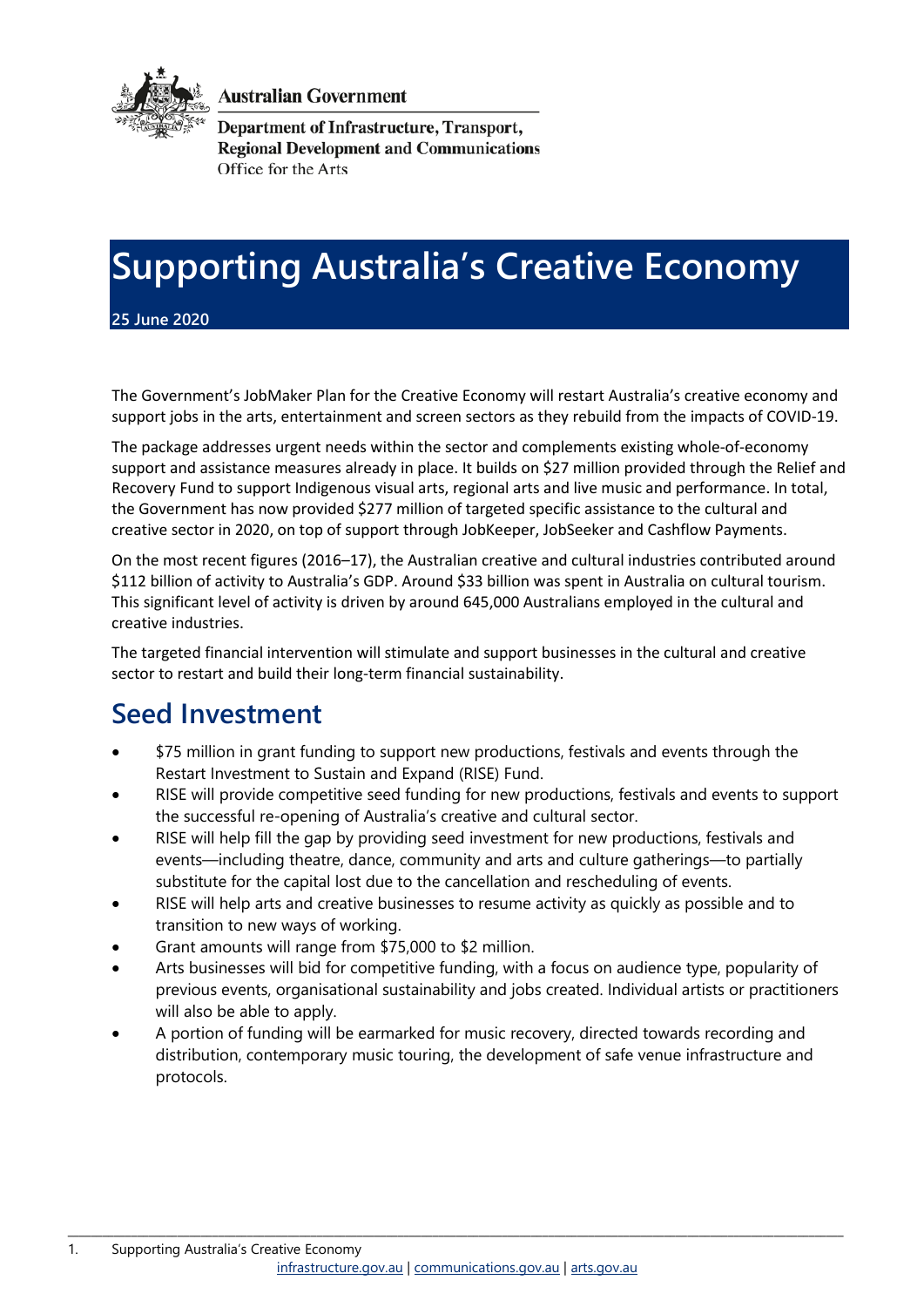25 June 2020

# **Kick-starting Local Screen Production**

- \$50 million Temporary Interruption Fund (TIF) for Screen Australia to support local film and television producers to restart filming.
- TIF will operate for 12 months commencing 1 July 2020 and is expected to support around 50 Australian productions with total expenditure of almost \$500 million.
- TIF will support more than 11,000 individual jobs in a range of roles, including actors, writers, camera operators, set builders, electrical technicians, hair and makeup artists, accountants, caterers, designers, production managers and drivers.
- This measure will address the major roadblock for the Australian film and television industry to restart production.
- In all other respects the production sector is ready to start work, having successfully collaborated to develop and release practical COVID-19 Safe Work Protocols that are acclaimed internationally as best practice.

### **Show Starter Loans**

- \$90 million for concessional loans to assist arts and entertainment businesses to fund new productions and events, to be delivered through banks supported by terms and conditions tailored to the arts and entertainment sector.
- Developed as part of the Government's existing Coronavirus Small and Medium Enterprises (SME) Guarantee Scheme, which provides loans to Australian businesses affected by COVID-19.
- This measure complements provides art organisations and businesses access to a vital source of required capital to fund rebuilding and investment in income-generating activities.
- Loans will be provided to companies for activities that generate jobs—including through the synergy between arts and entertainment on the one hand, and travel, tourism and hospitality on the other. Loans will also increase arts access in outer metropolitan, regional and remote areas.
- Lenders will provide facilities that only have to be drawn down if needed. Loan terms will be up to five years, with an initial 12 month repayment deferral. The Commonwealth will guarantee 100% of loan amounts.
- Supporting Sustainability of Sector-Significant Organisations.
- \$35 million of funding to support significant arts and culture organisations and infrastructure facing sustainability disruption due to COVID-19 and protects jobs, training and creative experiences for Australians.
- This will be delivered in close consultation with the Australia Council.
- Providing a safety net for established arts organisations that have a current and significant funding relationship with the Australian Government.
- This funding is for important and successful companies, large and small, from across all art forms—including dance, visual arts, Indigenous arts, music, literature and theatre.

\_\_\_\_\_\_\_\_\_\_\_\_\_\_\_\_\_\_\_\_\_\_\_\_\_\_\_\_\_\_\_\_\_\_\_\_\_\_\_\_\_\_\_\_\_\_\_\_\_\_\_\_\_\_\_\_\_\_\_\_\_\_\_\_\_\_\_\_\_\_\_\_\_\_\_\_\_\_\_\_\_\_\_\_\_\_\_\_\_\_\_\_\_\_\_\_\_\_\_\_\_\_\_\_\_\_\_\_\_\_\_\_\_\_\_\_\_\_\_\_\_\_\_\_\_\_\_\_\_\_\_\_\_\_

- This measures addresses the impact on arts and creative industries that been severely affected by the shutdown of venues and physical distancing measures.
- Sustainability funding will be delivered through existing funding agreements, specifically for organisations with an Australia Council current multi-year funding agreement, and by exception, other organisations with current and significant funding relationships with the Commonwealth.